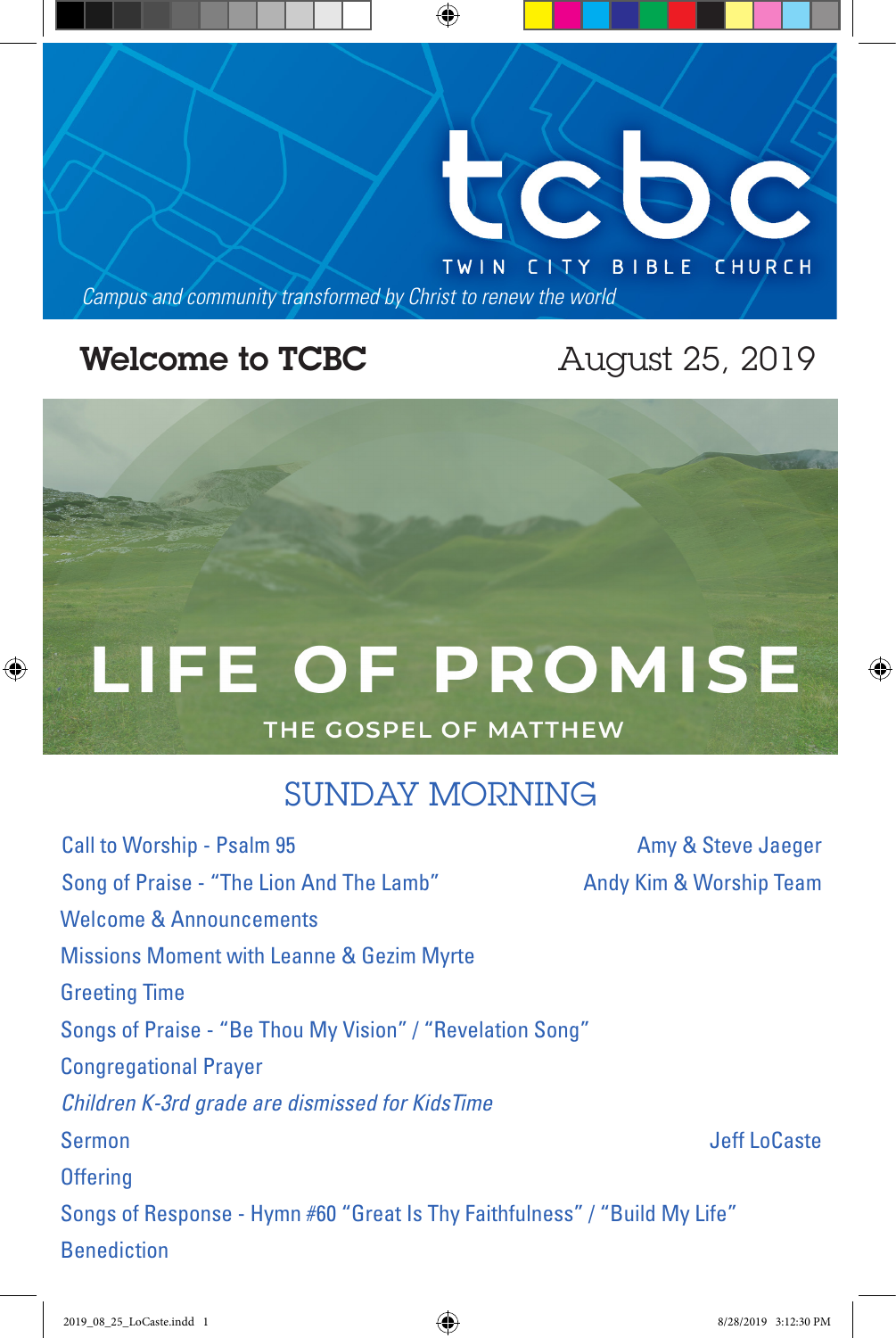

**Today's Sermon** "Promises Made, Promises Kept" Matt. 3:1-17

If you were going to promise God something, what would it be?

**Sermon Recordings** - available on tcbc.cc or wherever you listen to podcasts

 $\bigoplus$ 

 $\bigoplus$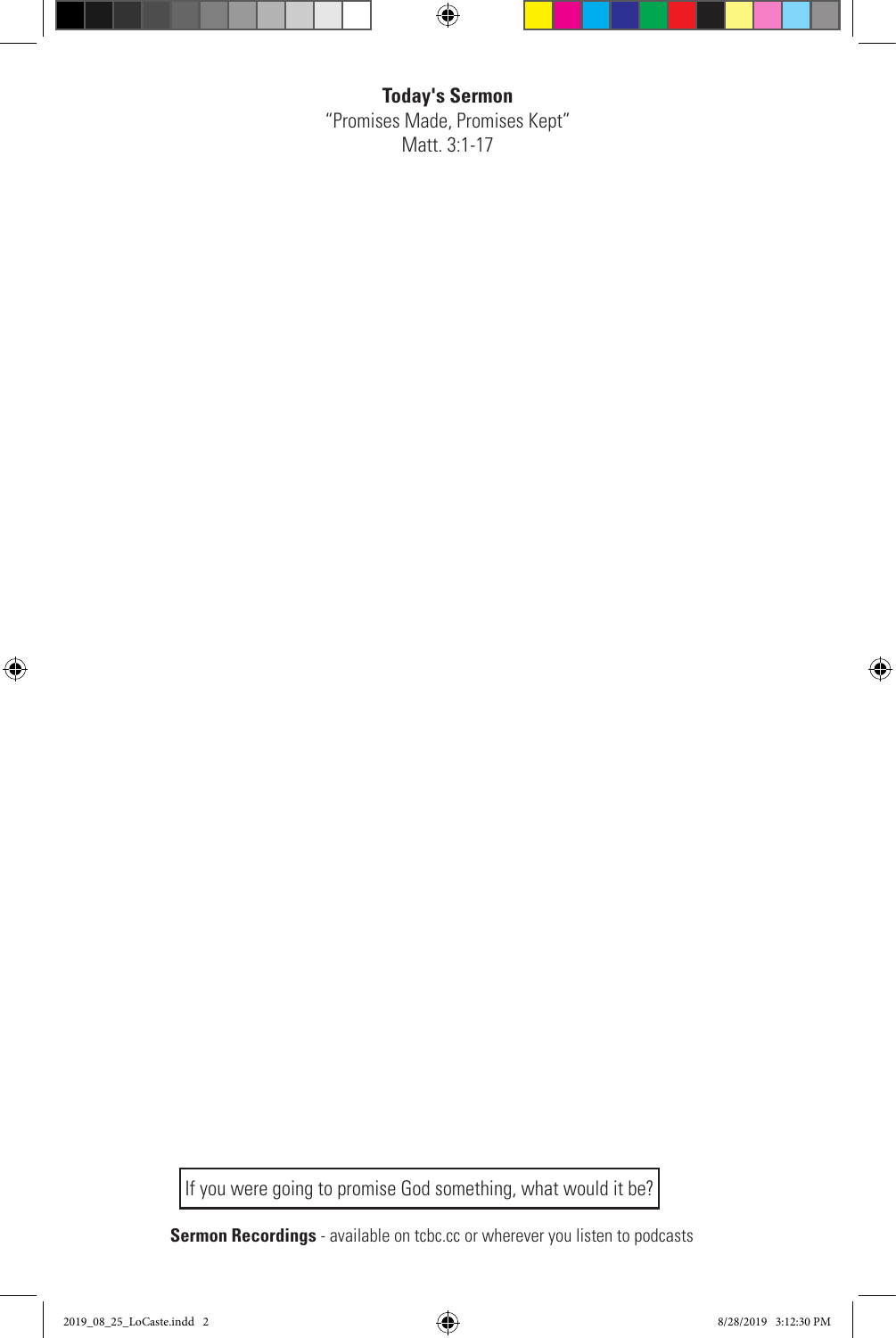# Connect & Grow. Serve & Go.

⊕

**CHILDREN 9 A.M. CLASSES** are offered in the CE

- Annex (east of the main building):
- *• Newborn age 3:* CE Annex, main level
- *• Pre-K 5rd grade:* CE Annex, lower level

#### **ADULT EDUCATION CLASSES Resuming Aug. 25** *The Gospel of Romans - led by Samuel Carroll*

What is the Gospel and what does it mean for us and the rest of the world? The letter of Romans was written to answer these questions. Join us as we dig into Romans 1-8 to gain a clearer understanding of the great salvation available through Christ.

#### *Kingdom Impact in Your Workplace- led by Kyle Blocher (1st quarter)*

Are you bringing forth the Kingdom of God in your office? Is your workplace experiencing the Kingdom of God alive and advancing? Learn how to put your faith to work at work.

**NON-ENGLISH BIBLES** Non-English Bibles are available at the Welcome Center in Chinese, Mandarin, Korean, Portugese, or Spanish. Any other language available upon request. 迎宾桌上提供中文圣经

안내테이블에서 한국어 성경을 구할 수 있습니다.

Bíblias em português disponíveis na mesa do hall principal.

Biblias españolas disponibles en la mesa de bienvenida.

**PARKING** The rear lot is reserved on Sundays for senior adults and those with special needs. The McKinley Health Center (across Lincoln Ave), the parking garage (corner of Dorner & Gregory), and neighborhood streets are all open on Sunday. The driveways are for dropoff and pickup only.

#### Contact Us:

⊕

Twin City Bible Church 806 W. Michigan Ave., Urbana, IL 61801 217-344-0641 / office@tcbc.cc tcbc.cc

**TCBC Wifi** -- Network: tcbc\_public / Password: tcbcwire **TELP Andy & Madeline Kim, Co-Interim Worship Directors** 

**SAY "HI" & GRAB A MUG** If you are visiting with us for the first time today, we'd love to meet you in person! Please stop by the Welcome Center to pick up a welcome gift.

**LIBRARY** In the NW corner of the lower level. Open on Sundays, before and after worship services. Hundreds of resources for all ages available.

**PRAYER AVAILABLE** Members of our Shepherding Team are available at the Prayer Corner to pray with you after the service.

**SMALL GROUPS** Gather with others to seek God together, to study Scripture, and to know and be known by a deepening group of friends. Interested? Go to **tcbc.cc/smallgroups**

#### **PRAY**

Wednesdays in the TCBC Sanctuary:

- 12:00 p.m.-1:00 p.m.
- 7:00 p.m 8:00 p.m.

#### Prayer Walks:

Send an email to office@tcbc.cc if you're interested in **finding out more** about prayer walks, **trying out** a prayer walk, or **joining** the prayer walk group.

**GIVING** You can give to TCBC on Sunday and throughout the week:

- Visit us at www.tcbc.cc/give
- Or go directly to my.tcbc.cc

**SERVING** Volunteering can be a great way to stay connected at church! Go to **tcbc.cc/serve** to find out where you belong.

**SPECIAL ASSISTANCE** Assistive listening devices are available at the Welcome Center. Elevators are located near the north entrance and the CE Annex south entrance.

#### **STAFF**

Jeff LoCaste, *Interim Lead Pastor* Kris Hamblin, *Administrative Director* Steve Jaeger, *Pastor*/*Spiritual Formation Director* Brenda Stevens, *Interim Childrens Ministry Director*

#### **SUPPORT STAFF**

Jenna Beuttler, *Ministry Administrator* Susanna Johnson, *Family Ministry Assistant* Todd Kincaid, *Facilities Manager*

#### **VOLUNTEER STAFF**

⊕